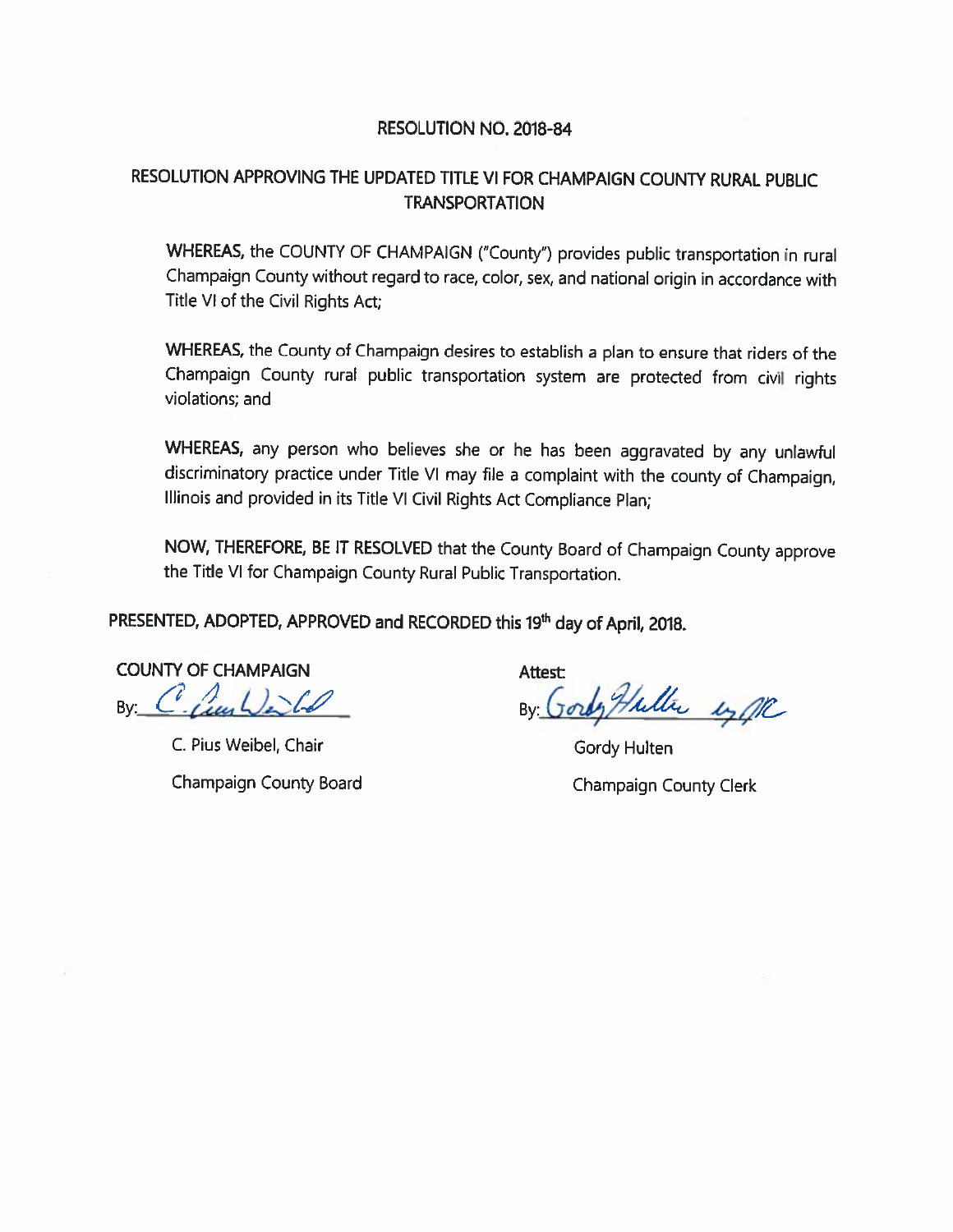# C-CARTS (Champaign County Area Rural Transit Service) TITLE VI PLAN

2018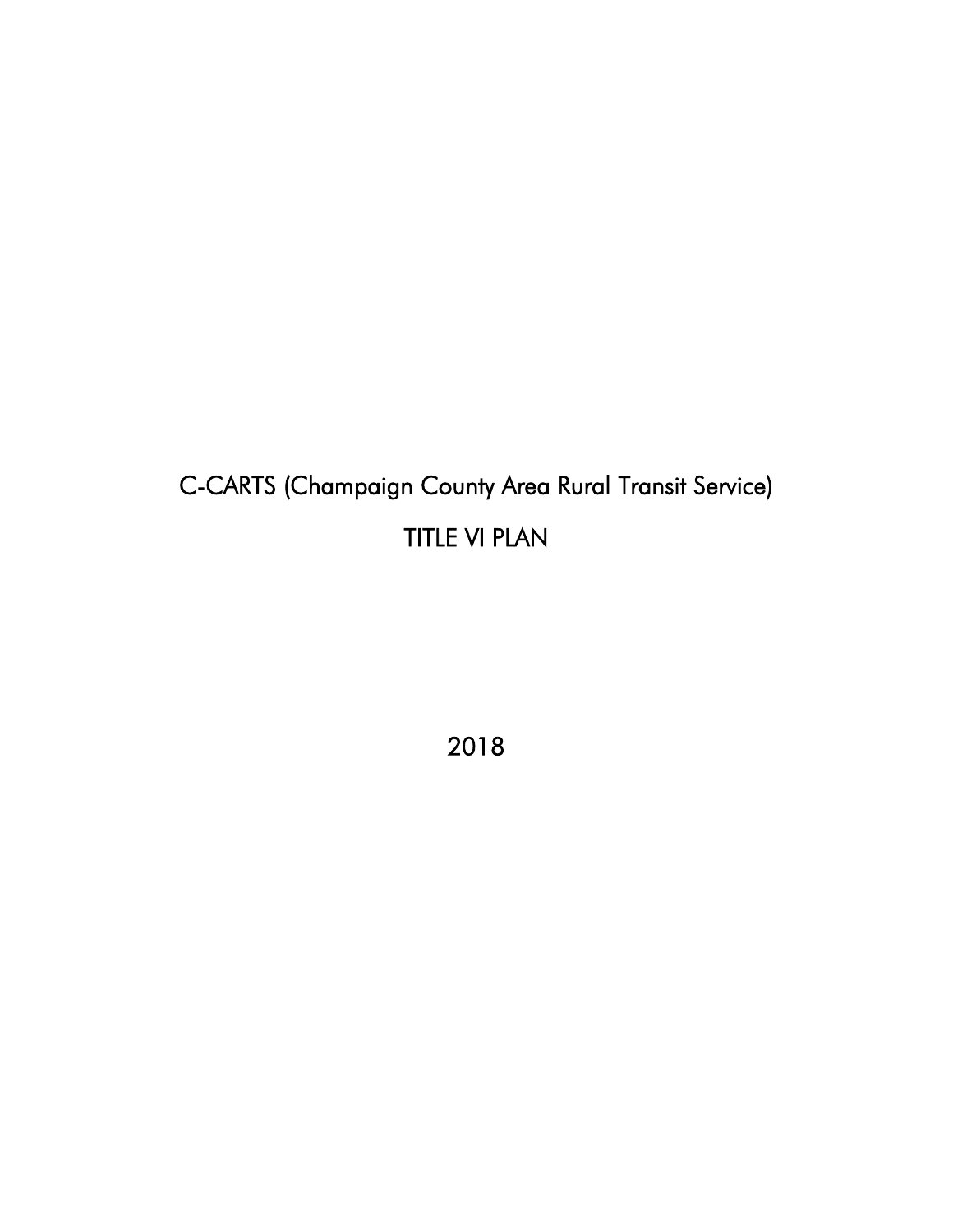**I. PURPOSE**<br>Title VI of the Civil Rights Act of 1964, as amended, applies to U.S. Department of Transportation Federal Transit Administration (FTA) sub-recipients. The purpose of Title VI is to ensure that no person in the United States shall, on the grounds of race, color, creed, or national origin (and including "sex" under FHWA regulations) be excluded from participation in, be denied the benefits of, or be subjected to discrimination under any program or activity receiving federal financial assistance from the FTA. Later statutes extended the scope of Title VI to include prohibitions against discrimination on the basis of age, sex, and disability.

The program described herein describes Champaign County's efforts to comply with the Title VI regulations issued by the U.S. Department of Justice and the U.S. Department of Transportation. The objectives of The Champaign County Title VI program are to:

- Ensure that the level and quality of transportation service is provided equitably and without regard to race, color, national origin, income, age, sex, or disability;
- Avoid, minimize, or mitigate disproportionately high and adverse human health and environmental effects, including social and economic effects of programs and activities on minority populations and low-income populations;
- Ensure the full and fair participation of all affected populations in transportation decision making;
- Prevent the denial, reduction, or delay in benefits related to programs and activities that benefit minority populations or low-income populations; and
- Ensure that persons with limited English proficiency have meaningful access to programs and activities that are administered by recipients and sub-recipients.

## II. THE C-CARTS TITLE VI PROGRAM

Champaign County has established the following program to comply with the Department of Transportation (DOT) Title VI regulations.

## ANNUAL SUBMISSIONS TO ILLINOIS DEPARTMENT OF TRANSPORTATION (IDOT)

Champaign County ensures compliance with the requirements of the Illinois Department of Transportation (IDOT) Title VI Program. Champaign County will submit an annual assurance to verify Title VI compliance as part of the standard assurances it submits to IDOT with grant applications. Champaign County shall also collect Title VI Assurances from sub recipients prior to passing through FTA funds. Exhibit I on the following page is Champaign County's Title VI assurance.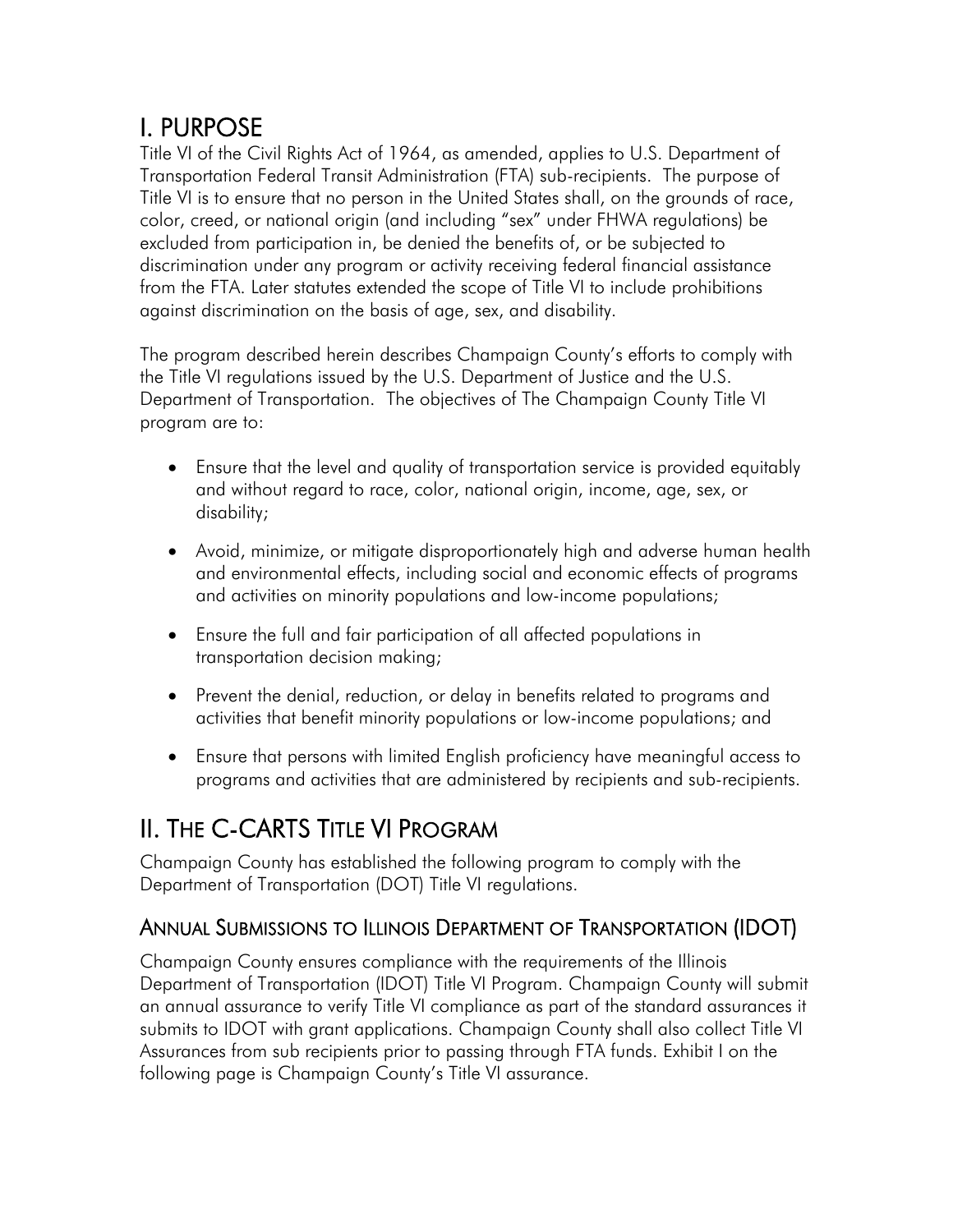#### **TITLE VI ASSURANCE TO FEDERAL TRANSIT ADMINISTRATION**

**Champaign County hereby agrees that, as a condition to receiving any Federal financial assistance from the Department of Transportation it will comply with Title VI of the Civil Rights Act of 1964, and all requirements imposed by or pursuant to Title 49, Code of Federal Regulations, Department of Transportation, Subtitle A, Office of the Secretary, Part 21, Nondiscrimination in Federally-Assisted Programs of the Department of Transportation--Effectuation of the Title VI of the Civil Rights Act of 1964 and other pertinent directives, to the end and that in accordance with the Act, Regulations, and other pertinent directives, no person in the United States shall, on the grounds of race, color, or national origin (and including "sex" under FHWA regulations) be excluded from participation in, be denied the benefits of, or be otherwise subjected to discrimination under any program or activity for which Champaign County received Federal financial assistance from the Department of Transportation, including the Federal Transit Administration and, Hereby gives assurance that it will promptly take any measures necessary to effectuate this agreement. This assurance is required by subsection 21.7(a) of the Regulations. More specifically and without limiting the above assurances, Champaign County gives the assurances as listed in the "Verification of Level and Quality of Service," with respect to the Federal Transit Administration Grant Program. This assurance is given in consideration of and for the purpose of obtaining any and all Federal grants, loans, contracts, property, discounts or other Federal financial assistance extended after the date hereof to the Recipient by the Department of Transportation under the Federal Transit Administration.**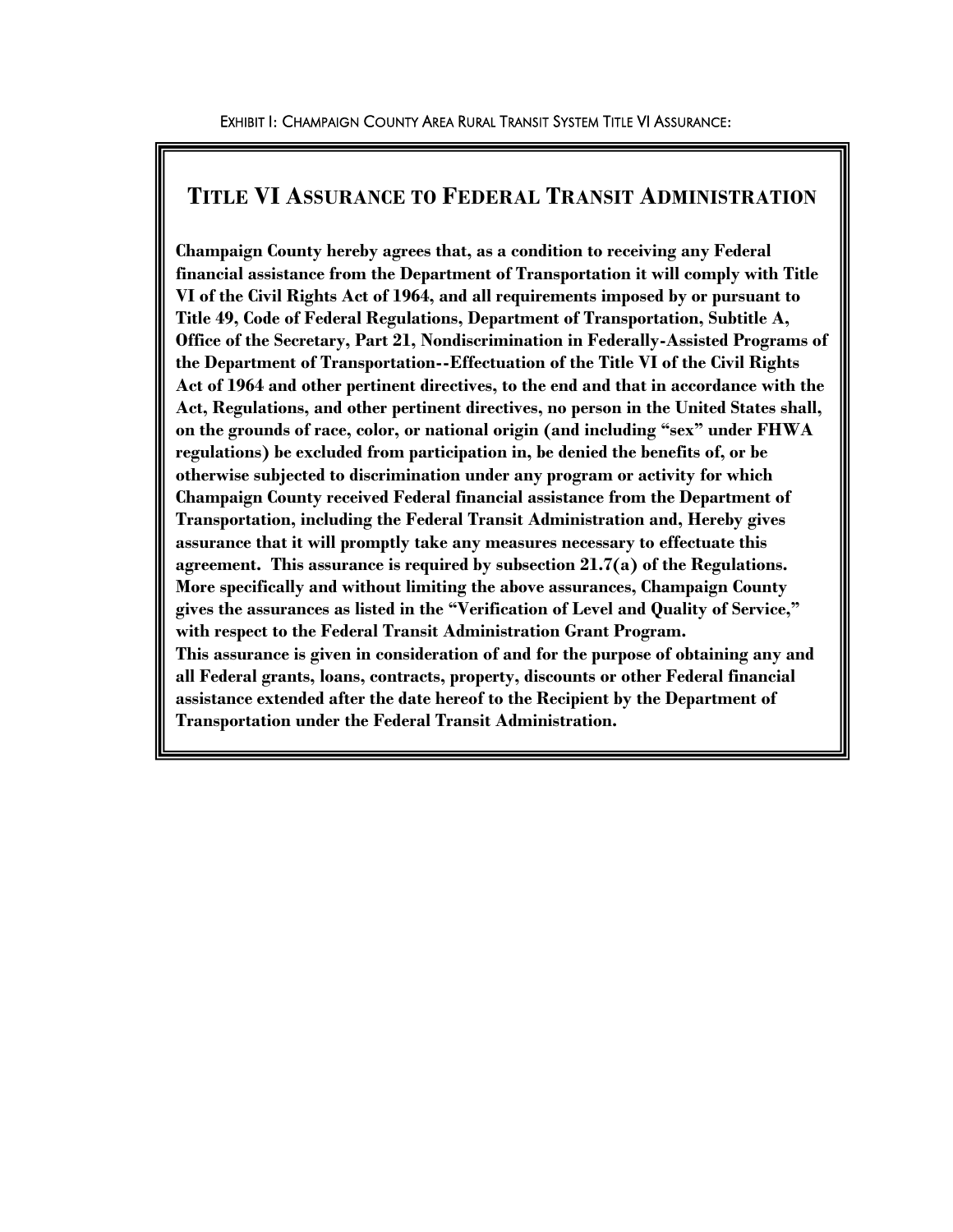## TRIENNIAL SUBMISSIONS TO IDOT

Champaign County will report the information contained in this section to IDOT on a triennial basis with the first submission parceled as part of the plan. The following report addresses each of the eight primary Title VI considerations and the associated forms, policies, and activities of its Title VI program.

#### 1. Title VI Complaint Procedures

In order to comply with 40 CFR Section 21.9 (b) Champaign County has developed procedures for investigating and tracking Title VI complaints. If you believe that you have been excluded from participation in, denied the benefits of or subjected to discrimination based on race, color, sex, creed, or national origin under Champaign County's rural public transportation program or related benefits, you may file a complaint with the Champaign County Regional Planning Commission (RPC). The procedures for filing a complaint will be made available to members of the general public. The following measures will be taken in dealing with Title VI Complaints:

- 1) A formal complaint must be filed within 180 days of the alleged occurrence. Complaints shall be in writing and signed by the individual or his/her representative, and will include the Complainant's name, address, and telephone number; name of alleged discriminating official, basis of complaint (race, color, national origin, sex, disability, age), and the date of alleged act(s). Reasonable measures will be undertaken to preserve any information that is confidential. A statement detailing the facts and circumstances of the alleged discrimination must accompany all complaints. Exhibit II provides Champaign County's Title VI complaint form.
- 2) In the case where a Complainant is unable or incapable of providing a written statement, a verbal complaint of discrimination may be made to Champaign County's Title VI Coordinator. Under these circumstances, the complainant will be interviewed, and the Coordinator will assist the Complainant in converting the verbal allegation into writing.
- 3) Champaign County will investigate complaints filed against contractors, consultants, or other sub-recipients. Complaints filed directly against Champaign County shall be forwarded to the IDOT Title VI Coordinator for investigation.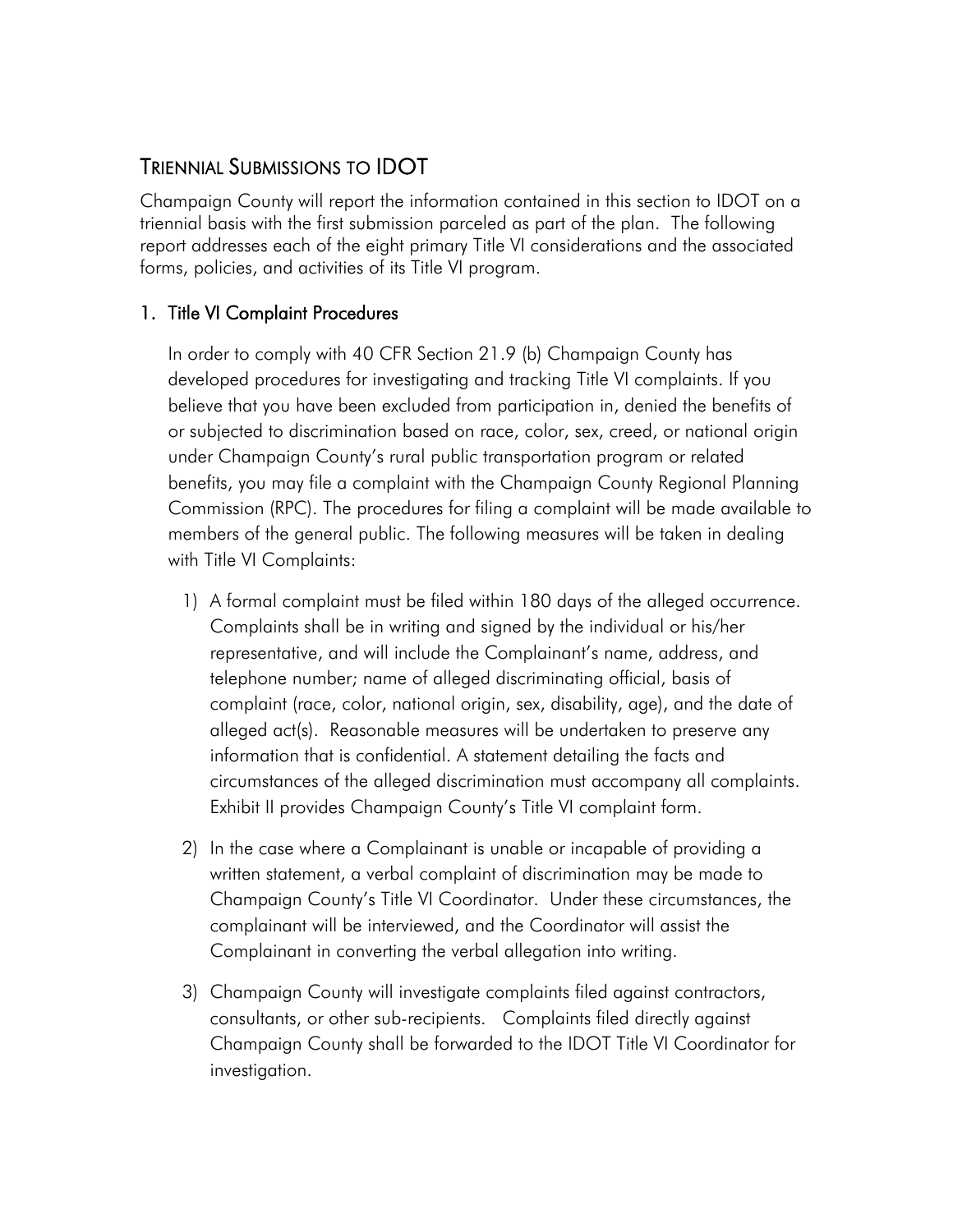- 4) When a complete complaint is received, the Title VI Coordinator will provide written acknowledgement to the Complainant within five (5) days by registered mail. At the same time, the complaint will be forwarded to the State of Illinois for investigation.
- 5) If a complaint is deemed incomplete, additional information will be requested from the Complainant within 15 business days from receipt of the original complaint. The Complainant will be provided 60 business days to submit the required information. Failure to do so may be considered good cause for a determination of no investigative merit.
- 6) A complaint may also be filed directly with the Federal Transit Administration by filing a complaint at:

Federal Transit Administration Office of Civil Rights Attention: Title VI Program Coordinator East Building, 5<sup>th</sup> Floor-TCR 1200 New Jersey Avenue, SE Washington, DC 20590

Telephone: (202) 366-4018 [https://www.transit.dot.gov/regulations-and-guidance/civil-rights-ada/file-complaint](https://www.transit.dot.gov/regulations-and-guidance/civil-rights-ada/file-complaint-fta)[fta](https://www.transit.dot.gov/regulations-and-guidance/civil-rights-ada/file-complaint-fta)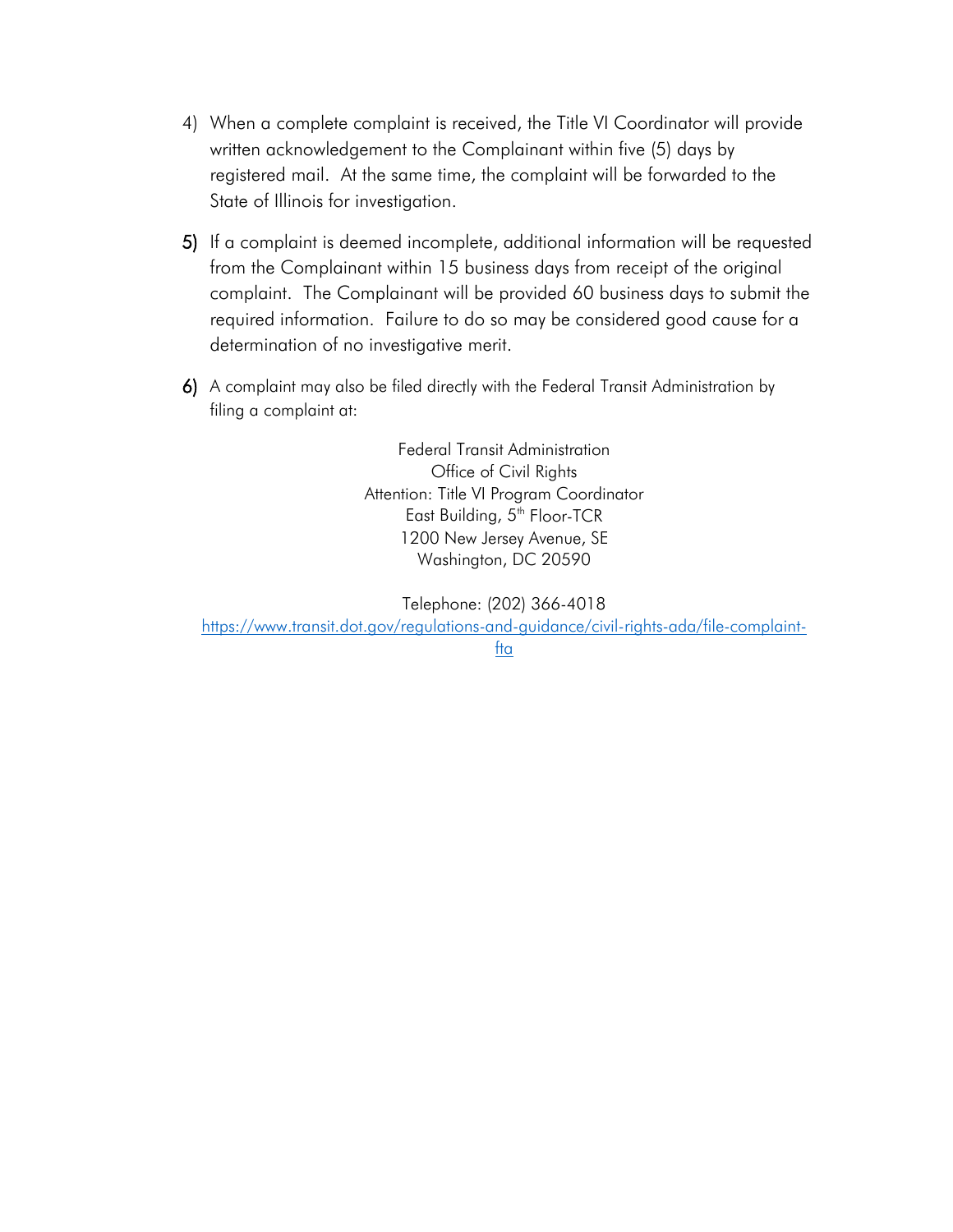EXHIBIT II: CHAMPAIGN COUNTY AREA RURAL TRANSIT SYSTEM TITLE VI COMPLAINT FORM

| <b>CHAMPAIGN COUNTY AREA RURAL TRANSIT SYSTEM TITLE VI</b><br><b>COMPLAINT FORM</b>                                                                                                                                                                                                                                                                                                                                                                                                                                                                                                                                                       |
|-------------------------------------------------------------------------------------------------------------------------------------------------------------------------------------------------------------------------------------------------------------------------------------------------------------------------------------------------------------------------------------------------------------------------------------------------------------------------------------------------------------------------------------------------------------------------------------------------------------------------------------------|
|                                                                                                                                                                                                                                                                                                                                                                                                                                                                                                                                                                                                                                           |
| Address: Note that the contract of the contract of the contract of the contract of the contract of the contract of the contract of the contract of the contract of the contract of the contract of the contract of the contrac                                                                                                                                                                                                                                                                                                                                                                                                            |
| Telephone Numbers: (home)________________________ (work) _______________________                                                                                                                                                                                                                                                                                                                                                                                                                                                                                                                                                          |
|                                                                                                                                                                                                                                                                                                                                                                                                                                                                                                                                                                                                                                           |
| <b>Accessible Format Requirements?</b>                                                                                                                                                                                                                                                                                                                                                                                                                                                                                                                                                                                                    |
| Large Print _____ Audio Tape _____ TDD _____ Other ______________________________                                                                                                                                                                                                                                                                                                                                                                                                                                                                                                                                                         |
| The Federal Transit Administration (FTA) Office of Civil Rights is responsible for civil<br>rights compliance and monitoring, which includes ensuring that providers of public<br>transportation properly abide by Title VI of the Civil Rights Act of 1964, Executive Order<br>12898, "Federal Actions To Address Environmental Justice in Minority Populations and Low-<br>income Populations," and the Department of Transportation's Guidance to Recipients on<br>Special Language Services to Limited English Proficient (LEP) Beneficiaries.<br>In CHAMPAIGN COUNTY'S complaint investigation process, we analyze the complainant's |
| allegations for possible Title VI and related deficiencies by the transit provider. If<br>deficiencies are identified, they are presented to the transit provider and assistance is<br>offered to correct the inadequacies within a predetermined timeframe. The State of Illinois<br>may also refer the matter to the U.S. Department of Justice for enforcement.                                                                                                                                                                                                                                                                        |
| <b>Section II</b>                                                                                                                                                                                                                                                                                                                                                                                                                                                                                                                                                                                                                         |
| Are you filing this complaint on your own behalf? Yes___ No___(If you answered 'yes' to this<br>question, go to section $III$ )                                                                                                                                                                                                                                                                                                                                                                                                                                                                                                           |
| If the answer was 'no' please supply the name of the person for whom you are complaining:                                                                                                                                                                                                                                                                                                                                                                                                                                                                                                                                                 |
| Please explain why you have filed for a third party.                                                                                                                                                                                                                                                                                                                                                                                                                                                                                                                                                                                      |
|                                                                                                                                                                                                                                                                                                                                                                                                                                                                                                                                                                                                                                           |
| Please confirm that you have obtained the permission of the aggrieved party if you are filing on behalf<br>of a third party. Yes______ No_____                                                                                                                                                                                                                                                                                                                                                                                                                                                                                            |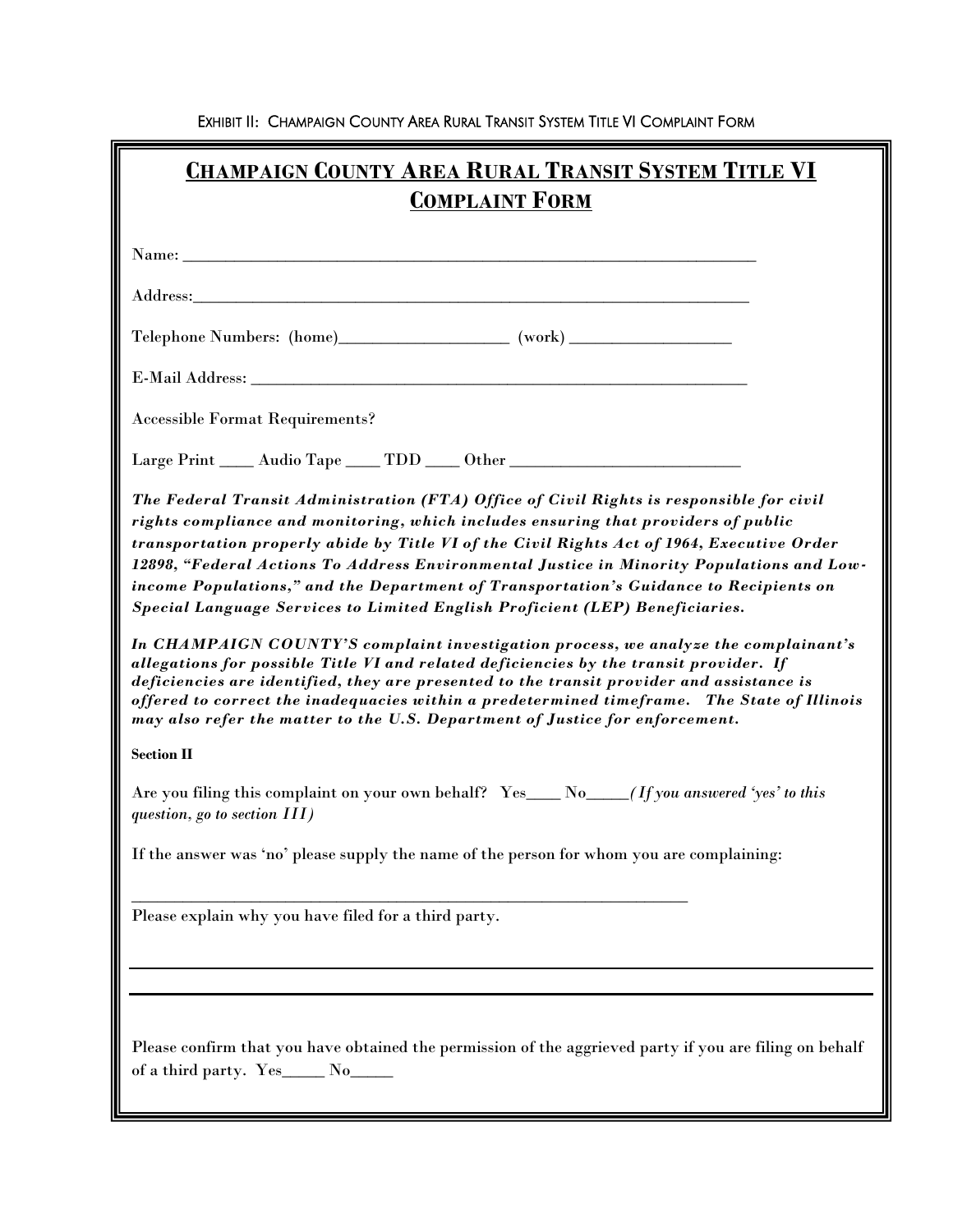#### **Section III**

Have you previously filed a Title VI complaint with CHAMPAIGN COUNTY or the FTA? Yes  $\_\_$  $No$ <sub>\_\_</sub>

If yes, what was your FTA Complaint Number? \_\_\_\_\_\_\_\_\_\_\_\_\_\_\_\_\_\_\_\_\_\_\_\_\_\_\_\_\_\_

*(Note: This information is needed for administration purposes; we will assign the same complaint number to the new complaint.)*

Have you ever filed with any of the following agencies?

Transit Provider \_\_\_\_\_\_\_ IDOT \_\_\_\_\_\_\_Department of Justice \_\_\_\_\_\_\_\_Equal Employment Opportunity Commission \_\_\_\_\_\_\_ Other \_\_\_\_\_\_\_\_\_\_\_\_\_\_\_

Have you filed a lawsuit regarding this complaint? Yes\_\_\_ No\_\_\_

If yes, please provide a copy of the complaint form.

(*Note: The above information is helpful for administrative tracking purposes. However, if litigation is pending regarding the same issues, we will defer to the decision of the court.)*

#### **Section IV**

On separate sheets, please describe your complaint. You should include specific details such as names, dates, times, route number, witnesses, and any other information that would assist us in our investigation of your allegations. Please also provide any other documentation that is relevant to this complaint.

#### **Section V**

May we release a copy of your complaint to the Illinois Department of Transportation (IDOT)? Yes\_\_\_\_ No\_\_\_\_\_

May we release your identity to the IDOT? Yes \_\_\_\_ No\_\_\_\_

*(Note: We cannot accept your complaint without a signature)*

 $Signature$   $Date$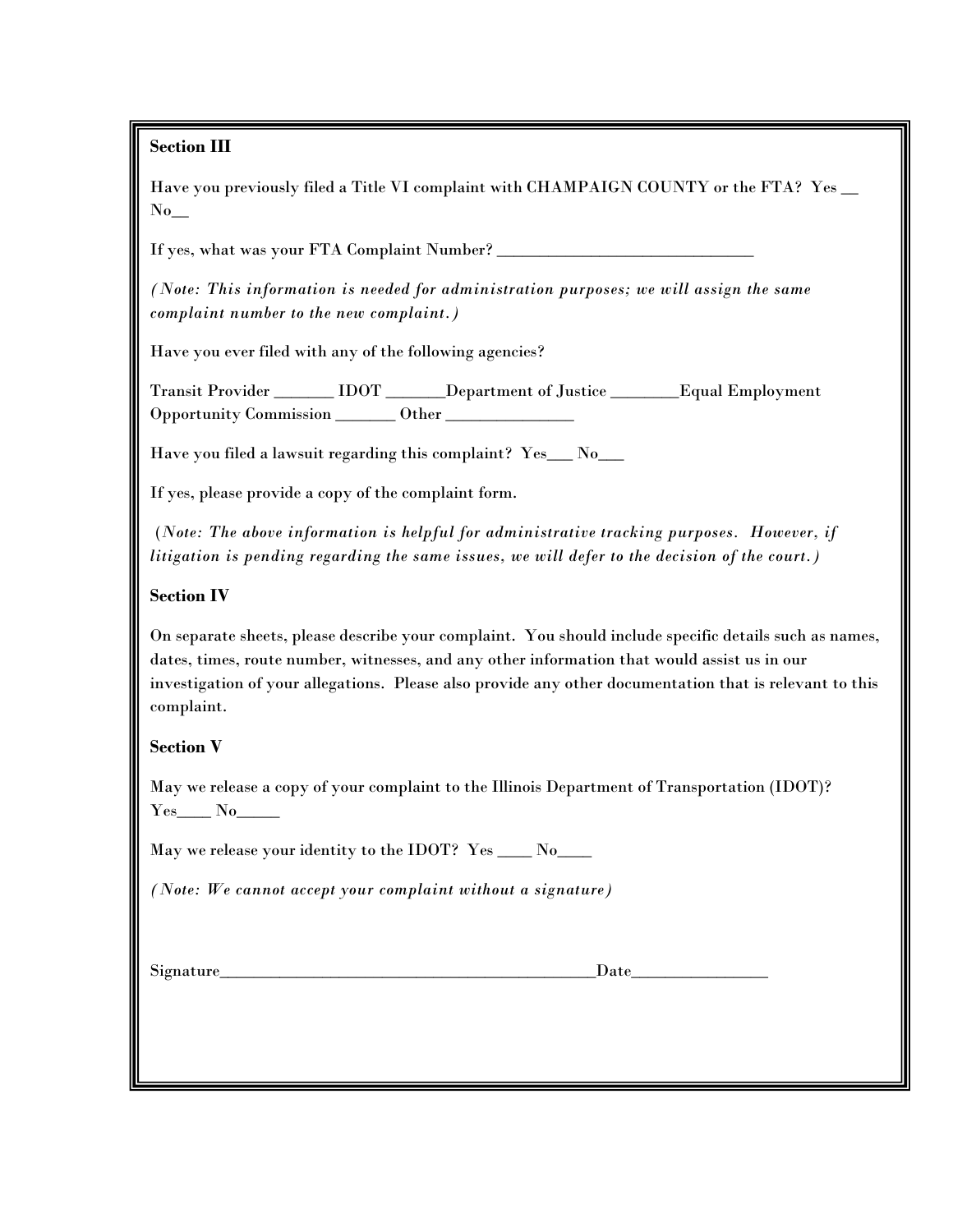- 7) Within 15 business days from receipt of a complete complaint, Champaign County will determine its jurisdiction in pursuing the matter and whether the complaint has sufficient merit to warrant investigation. Within five (5) days of this decision, the Complainant and Respondent will receive notification of the disposition by registered mail.
	- a. If the decision is not to investigate the complaint, the notification shall specifically state the reason for the decision.
	- b. If the decision is to be investigated, the notification shall inform the parties that their full cooperation will be required in gathering additional information and assisting the investigator.
- 8) When Champaign County does not have sufficient jurisdiction, the complaint will be referred to IDOT for further investigation.
- 9) If the complaint has investigative merit, an investigator will be assigned. A complete investigation will be conducted, and an investigative report will be submitted within 45 days from the receipt of the complaint. The report will include a narrative description of the incident, summaries of all persons interviewed, and a finding with recommendations.
- 10)A letter of finding will be issued to the Complainant and Respondent. Where appropriate, these letters will include conciliatory measures. A copy of the investigative report shall be forwarded to IDOT within 60 days from recipient of the complaint. If the investigation is delayed for any reason, the investigator will notify the appropriate authorities, and an extension will be requested.
- 11) If a Title VI is found to exist, remedial steps, as appropriate and necessary, will be taken immediately. If no violation is found, or if the Complainant is dissatisfied with Champaign County's resolution of the complaint, he/she has the right to file the complaint with the IDOT Title VI Coordinator directly.

#### 2. Title VI Investigations, Complaint, and Lawsuit Record Keeping Procedures

In order to comply with 49 CFR Section 21.9 (b) Champaign County has prepared and maintains a list of active investigations, lawsuits, or complaints naming Champaign County that allege discrimination on the basis of race, color, or national origin. The list includes:

The date the investigation, lawsuit, or complaint was filed;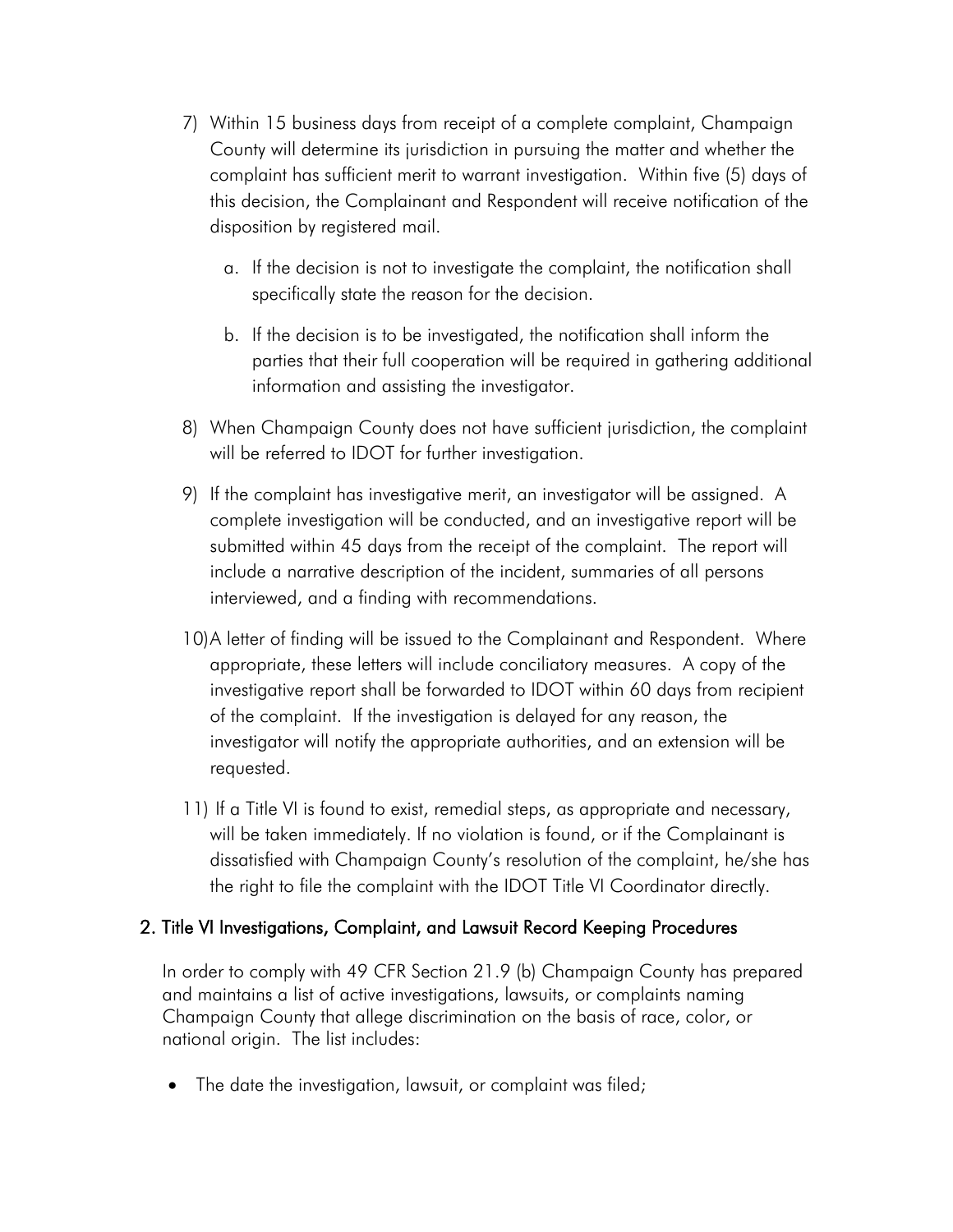- A summary of the allegation;
- The status of the investigation; and
- Actions taken in response to the investigation, lawsuit, or complaint.

Champaign County has adopted Title VI record keeping procedures for complaints, lawsuits, and investigations. Exhibit III depicts this format. There are currently no active investigations, lawsuits, or complaints that allege discrimination by Champaign County on the basis of race, color, or national origin.

| <b>File Date</b> | Summary of Allegation | Actions Taken in<br>Response | Status of<br>Investigation |
|------------------|-----------------------|------------------------------|----------------------------|
|                  |                       |                              |                            |
|                  |                       |                              |                            |
|                  |                       |                              |                            |
|                  |                       |                              |                            |
|                  |                       |                              |                            |
|                  |                       |                              |                            |
|                  |                       |                              |                            |

### EXHIBIT III: TITLE VI COMPLAINT RECORD KEEPING

#### 3. Meaningful Access to LEP Persons

Title VI and its implementing regulations require that FTA sub-recipients take reasonable steps to ensure meaningful access to the benefits, services, information, and other important portions of their program and activities that have Limited English Proficient (LEP) individuals. Circular 4702.1A states that LEP persons are "persons for whom English is not their primary language and who have a limited ability to speak, understand, read, or write English. It includes people who reported to the U.S. Census that they do not speak English well, or do not speak English at all."

Champaign County has assessed the four main factors involved in developing a Language Implementation Plan as described in the Federal Transit Administration guidance entitled "Implementing the Department of Transportation's Policy Guidance Concerning Recipients' Responsibilities to Limited English Proficient (LEP) Persons: A Handbook for Public Transportation Providers." These steps are as follows:

> (1) Identifying the number or proportion of LEP persons eligible to be served or likely to be encountered by a program activity, or service of the recipient or grantee. Champaign County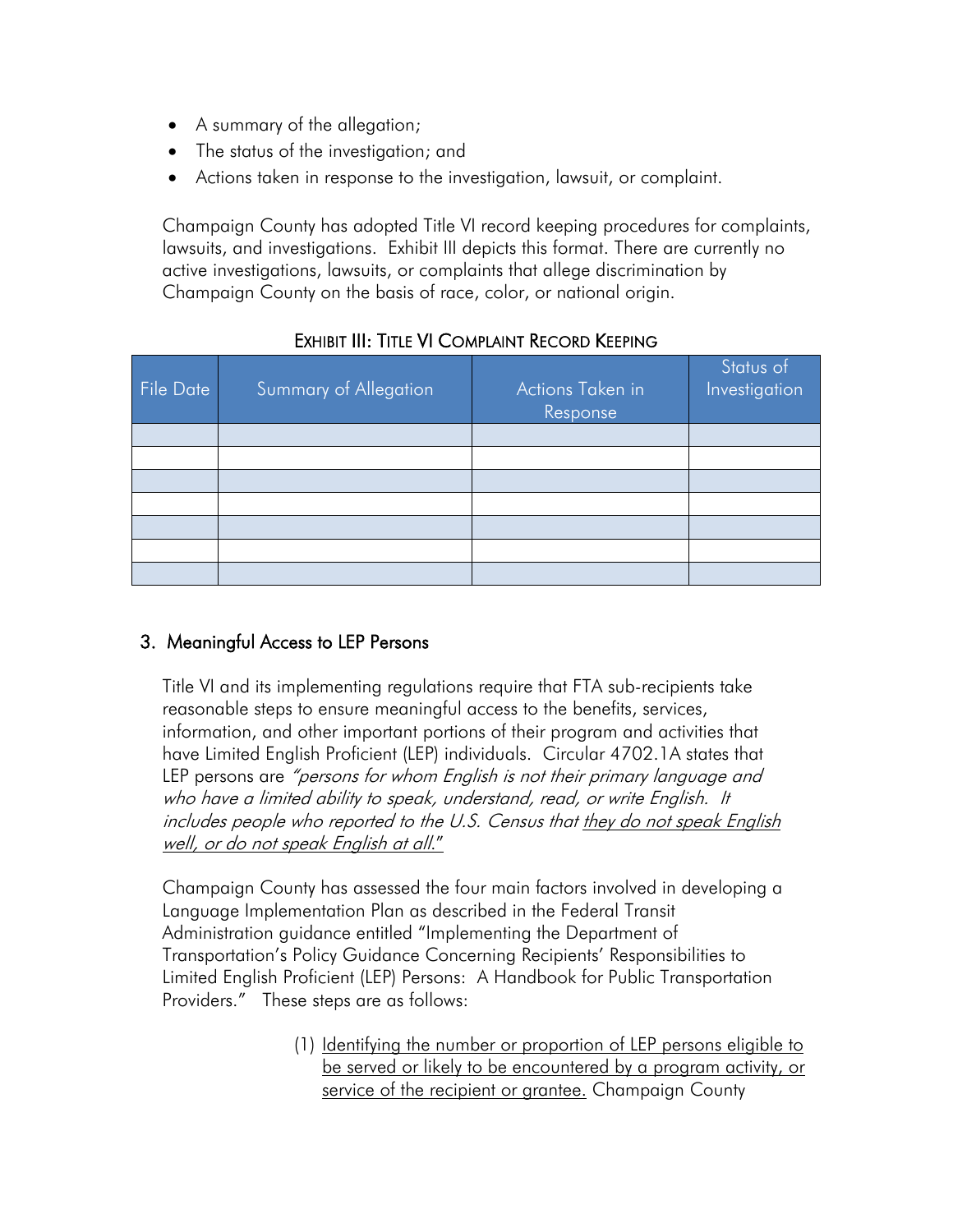undertook an analysis of the languages spoken in its County and estimated the number of residents with Limited English Proficiency by language group.

#### Exhibit IV: English and Non-English Speaking Residents of Champaign County Area

|                                           | Number  | Percentage |
|-------------------------------------------|---------|------------|
| <b>Total Population 5 years and Older</b> | 194,936 | 100%       |
| Speak only English                        | 163,010 | 83.6%      |
| Language other than English               | 31,926  | 16.4       |
| Speak Spanish:                            | 8,602   | 4.4%       |
| Speak English less than "Very Well"       | 2,881   | 1.5%       |
| Speak other Indo-European languages:      | 7,522   | 3.9%       |
| Speak English less than "Very Well"       | 1,951   | 1.0%       |
| Speak Asian and Pacific Island languages: | 14,408  | 7.4%       |
| Speak English less than "Very Well"       | 6,976   | 3.6%       |

## Champaign County\* 2012-2016 ACS 5 Year Estimates Data Table

#### Total Population that does not speak English Very Well: 12,134 or 6.2%

\*Champaign County data is for the entire county, since language data is not available at block group level data for rural vs. urban cannot be distinguished.

- (2) Determining the frequency with which LEP individuals come in contact with the program. Champaign County has not received a ride request from any individual who had difficulty communicating in English. Champaign County, however, is aware of individuals and agencies within the community that are able to provide translation services on an as needed basis and is committed to using these resources on a case by case basis as the need arises.
- (3) Defining the nature and importance of the program, activity, or service provided by the recipient to people's lives. The system brochures clearly state that Champaign County service is open to all without discrimination based on race, creed, color, national origin, gender, sexual orientation, or disability. Champaign County recognizes and is committed to the importance of access to transportation for all community residents.
- (4) Describing the resources available to the recipient and costs. Brochures and other rider literature provide this information.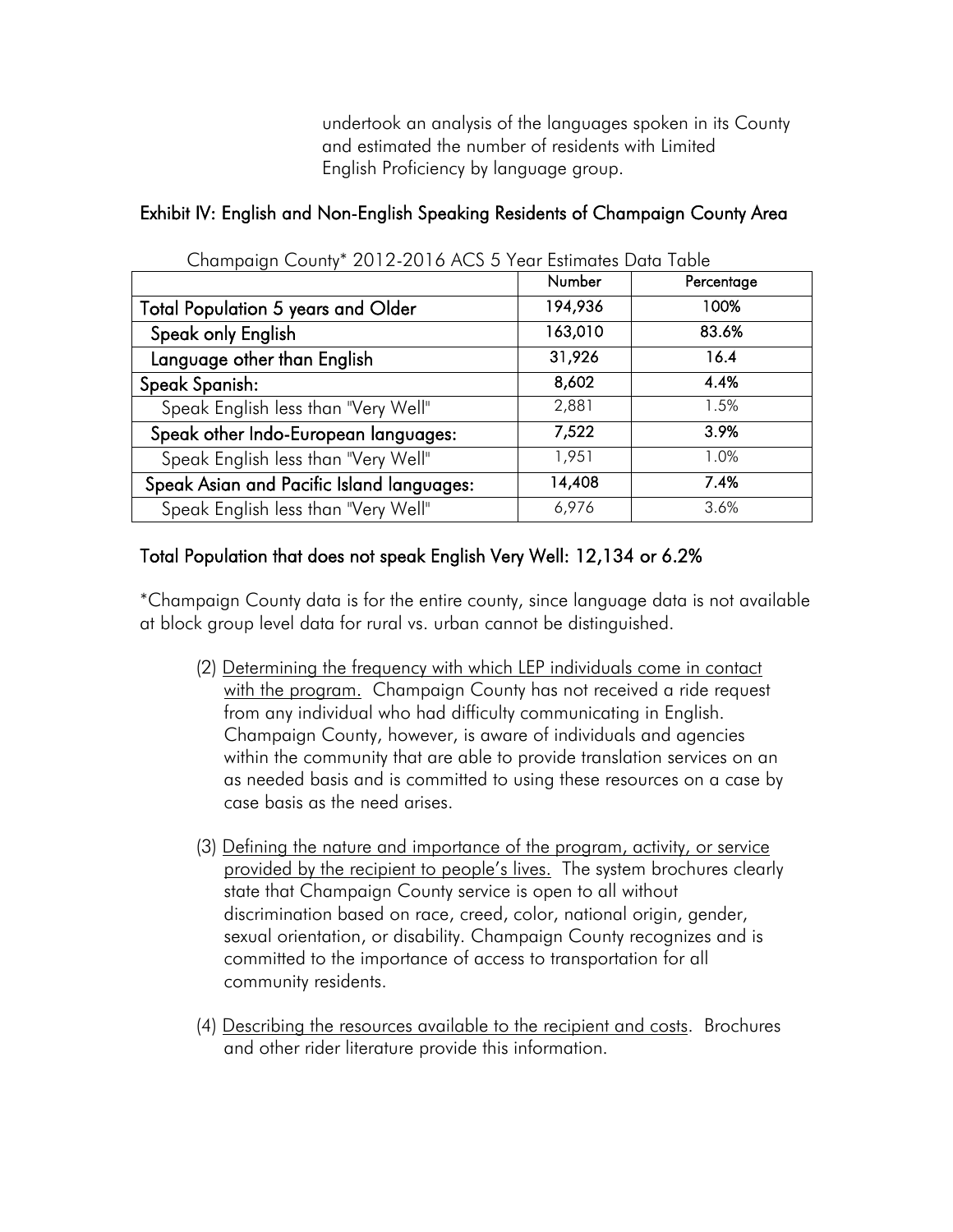Champaign County has determined that the most cost effective means of delivering competent and accurate language services is to address the need on a case-by-case basis. As such, Champaign County will have available summaries of all vital documents translated upon request to suit the needs of each individual. In addition, Champaign County will provide interpretive mechanism on its website and electronic media. Any further requirement will be discussed individually on an as requested basis.

#### 4. Inclusive Public Participation

Champaign County's public participation strategy offers early and continuous opportunities for the public to be involved in the identification of social, economic, and environmental impacts of proposed transportation decisions. Engagement of the public in service planning and development is an integral part of Champaign County's planning process.

Champaign County's ongoing public participation planning works to ensure:

- Potentially affected community members will have an opportunity to participate in decisions about a proposed activity that will affect their environment and/or health and their ability to participate in life supporting activities.
- The public's contribution will influence Champaign County's decision making.
- The concerns of all person and groups participating in the process will be considered in the decision making process.
- Champaign County will seek and facilities the involvement of those potentially impacted.
- Champaign County will use a variety of communication mechanisms to ensure that all populations, those residing in minority census tracts and those living in non-minority census tracts, persons with low income, persons with disabilities, older adults and persons with limited English proficiency have an opportunity to participation in service development and changes.

A variety of communication methods will be utilized to seek public input. Methods include:

- Notices on buses
- Newspaper Ads
- Notices on Websites
- Public Meetings
- Distribution of notices to advocacy groups
- Availability of notices in alternate formats such as braille, audio and large print
- Social media (Facebook)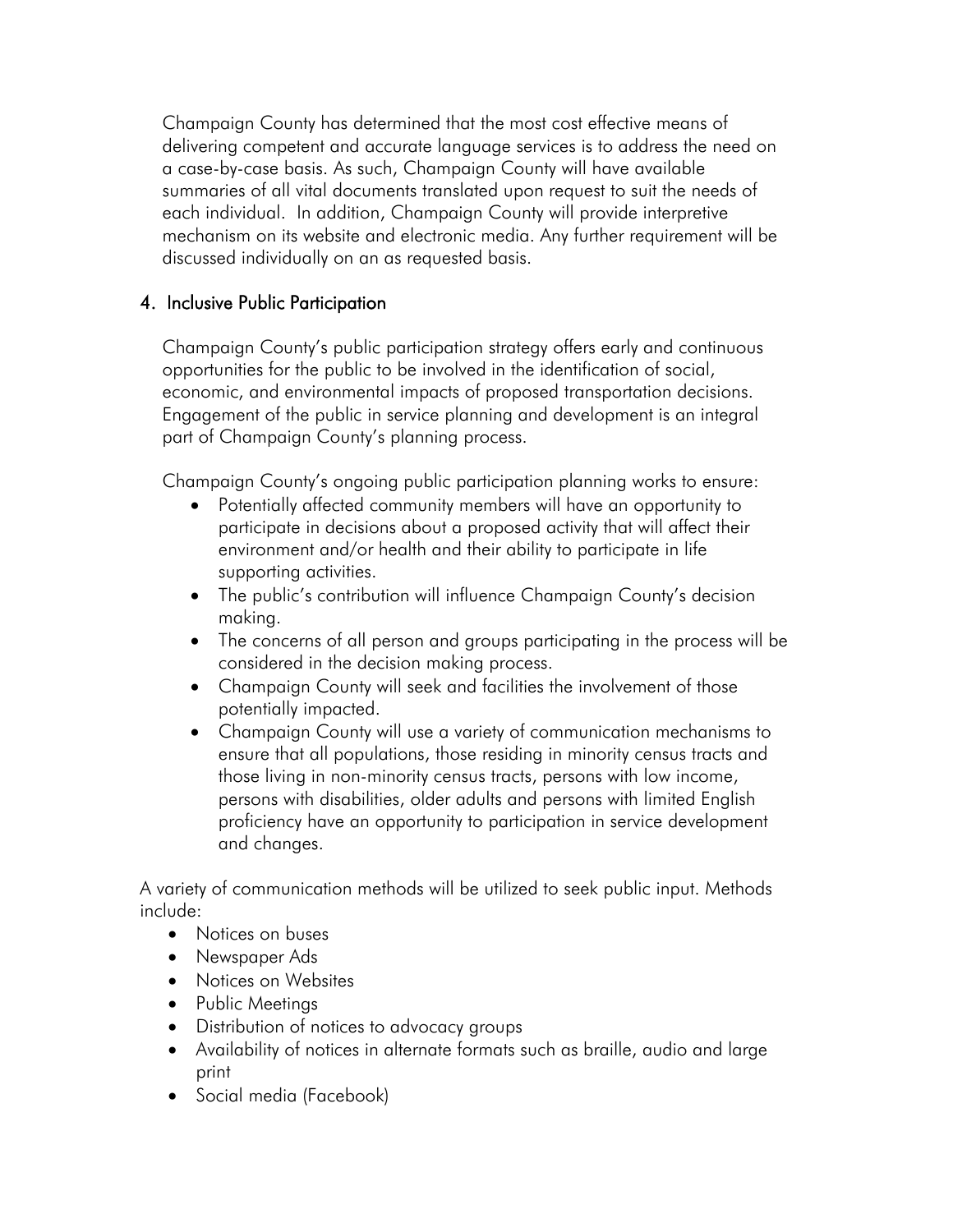#### 5. Beneficiary Notification Protection under Title VI

In order to comply with 49 CFR Section 21.9 (d), sub-recipients shall provide information to the public regarding their Title VI obligations and apprise members of the public of the protections against discrimination afforded to them by Title VI. Champaign County disseminates this information to the public through measures that include posting on the transit system website, and flyers placed at county offices. The notice will be translated into languages other than English consistent with LEP Guidelines. Exhibit IV is Champaign County's Title VI Protection Notice to the Public.

#### EXHIBIT V: C-CARTS TITLE VI PROTECTION NOTICE TO THE PUBLIC

Champaign County hereby gives public notice of its policy to uphold and assure full compliance with Title VI of the Civil Rights Act of 1964, the Civil Rights Restoration Act of 1987, and all related statutes. Title VI and related statutes prohibiting discrimination in Federally-assisted programs require that no person in the United States of America shall on the grounds of race, color, or national origin, sex, age, or disability be excluded from the participation in, be denied the benefits of, or be otherwise subjected to, discrimination under any program or activity receiving Federal financial assistance.

Any person who believes they have been aggrieved by an unlawful discretionary practice regarding Champaign County programs has the right to file a formal complaint. Any such complaint must be in writing and submitted to the Champaign County Title VI Coordinator within sixty, (60) days following the date of the alleged occurrence. For more information on Champaign County's civil rights program, and the procedures to file a complaint, contact Becky Krueger at (217) 819-4026 or **bkrueger@ccrpc.org**. Additional information can be found at our Champaign County Regional Planning Commission website<https://ccrpc.org/documents/title-vi-complaint-procedure/> or by visiting our administrative office at:

> Brookens Administrative Center Champaign County Regional Planning Commission 1776 E Washington Street Urbana, IL 61820

#### 5. Additional information requests

Champaign County fully understands that IDOT may request additional information to investigate complaints of discrimination or to resolve concerns about possible noncompliance with Title VI. Champaign County will cooperate with IDOT, and all requested information would be provided in a timely manner.

#### 6. Submission of Title VI Program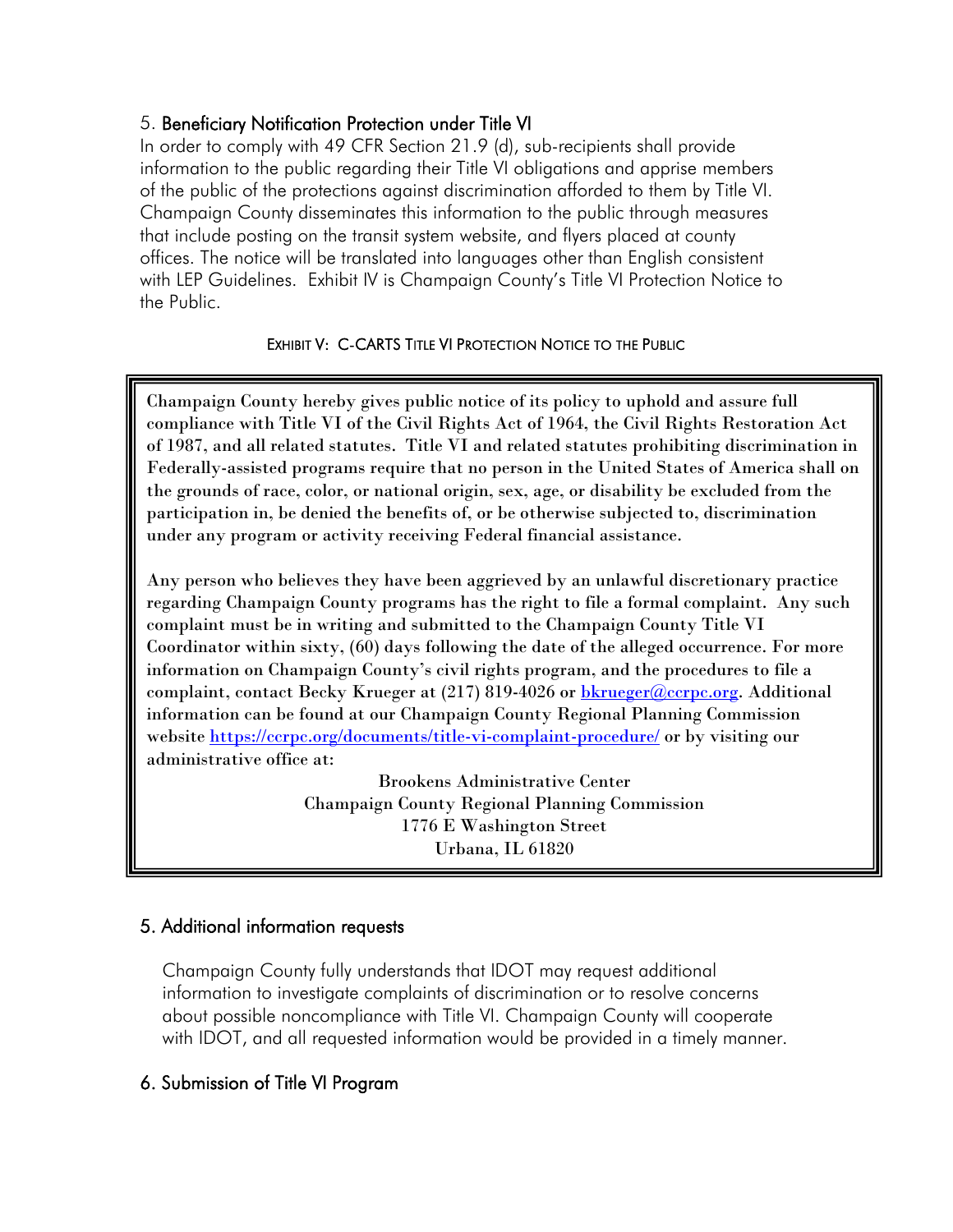To ensure compliance with 49 CFR Section 21.9 (b), this report will serve as documentation of Champaign County Title VI compliance. Champaign County will prepare and submit updates to this Title VI program to the IDOT on a triennial basis.

#### 7. Conducting Analysis of Construction Projects

Champaign County will integrate an environmental justice analysis into the National Environmental Policy Act (NEPA) document of construction projects. In the event that a construction project requires NEPA documentation, Champaign County will complete IDOT's standard environmental assessment (EA) and will submit the EA as part of each triennial Title VI submission.

## III. SERVICE EQUITY ANALYSIS

## MINORITY, LOW-INCOME, AND LIMITED ENGLISH PROFICIENCY POPULATION **CONCENTRATIONS**

Champaign County provides transportation services via deviated-fixed route and demand response. Rider access and travel times vary with each request. Management insures a balance of resources is available to meet specific demand in Champaign County.

Included on the following pages are a resource distribution table and demographic profile maps that illustrate minority, low income and LEP populations in relation to the Champaign County service area.

#### Champaign County Service Area (See Attachment 1)

#### Service Monitoring

Champaign County's Performance Compliance and Oversight Monitor (PCOM) will monitor service level and service quality to ensure that no person or group of persons shall be discriminated against with regard to the route, scheduling, or quality of transportation service furnished by the Champaign County system, on the basis of race, color, national origin, age, sex or disability. Frequency of service, age and quality of vehicles assigned, quality of facilities, and location of routes shall not be determined on the basis of race, color, national origin, age, sex, or disability.

## CHAMPAIGN COUNTY ENVIRONMENTAL JUSTICE AND TITLE VI SUMMARY

Title VI of the Civil Rights Act prohibits discrimination on the basis of race, color, or national origin. IDOT and Champaign County advance Title VI and environmental justice by involving the public in transportation decisions. Effective public involvement programs enable transportation professionals to develop systems, services, and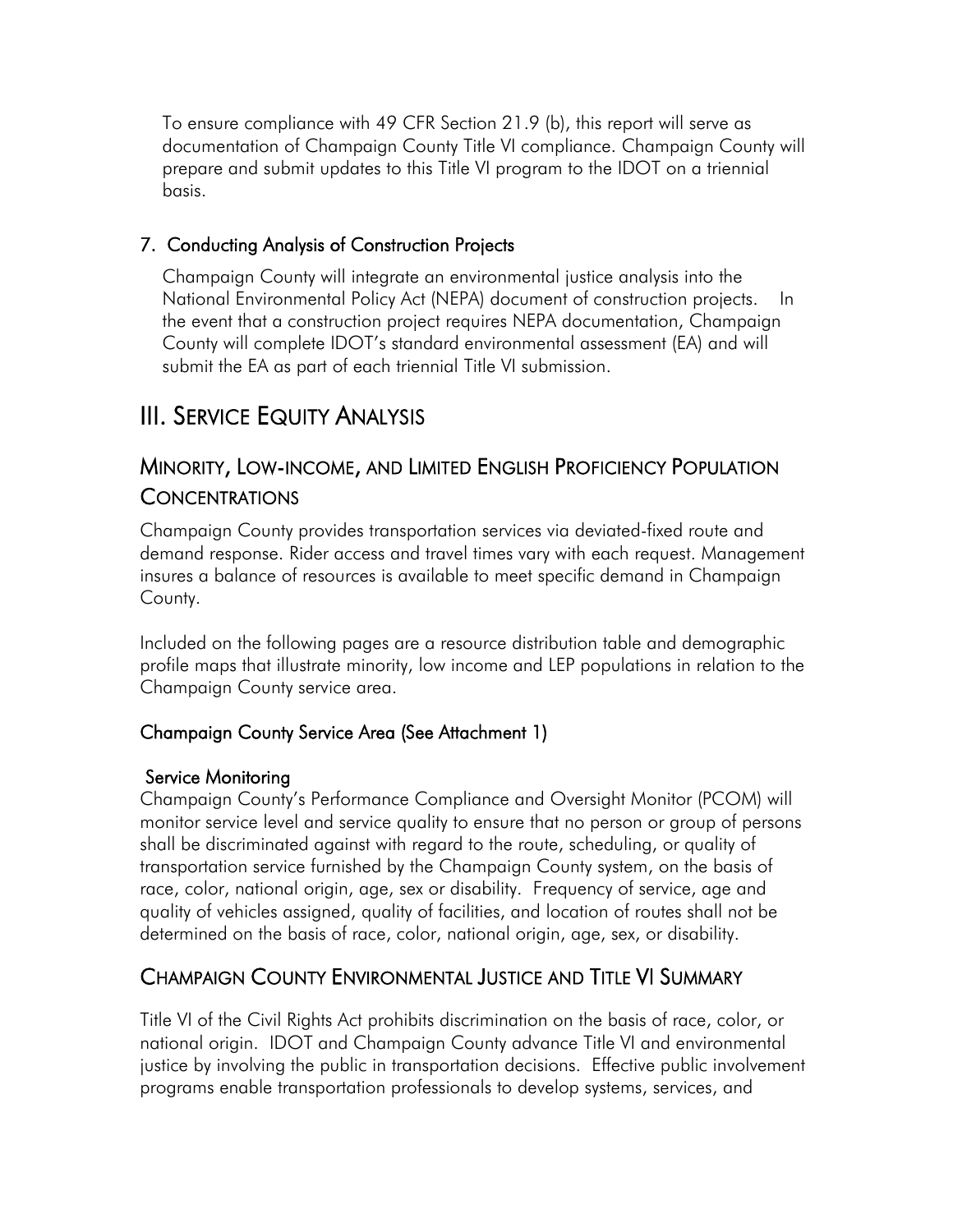solutions that meet the needs of the public, including minority and low-income communities.

There are three fundamental environmental justice principals. The three principals are:

- 1. To avoid, minimize, or mitigate disproportionately high and adverse human health and environmental effects, including social and economic effects, on minority populations and low-income populations.
- 2. To ensure the full and fair participation by all potentially affected communities in the transportation decision-making process.
- 3. To prevent the denial of, reduction in, or significant delay in the receipt of benefits by minority and low-income populations.

Board Approved: 04-19-2018